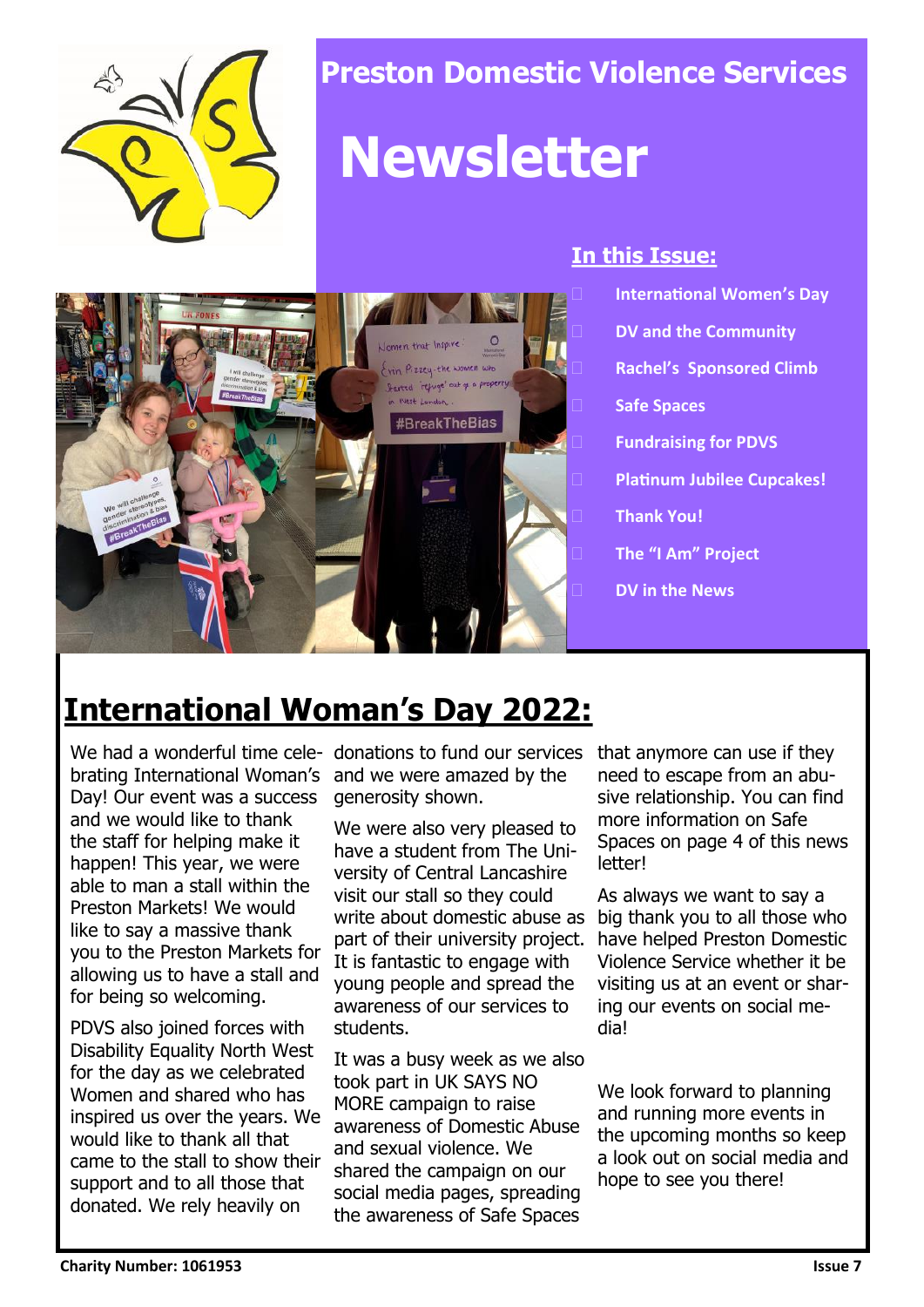# **DV and the Community**

#### **School Visits**

We have been busy out in the community here at Preston Domestic Violence Services! Our recent visits were to local High Schools Penwortham Priory Academy and Hutton Grammar. We were thrilled to be invited to promote awareness of domestic abuse to the students and advise them on how they can access support if they ever need it!

If you would like us to come and visit your school or workplace, please email us at enquiries@pdvs.org.uk. Remember, you are not alone and PDVS are here to help, listen and support you. You can call our helpline on 01772 201601.

#### **Racheal's Sponsored Climb**

Rachel Haslam is a trustee for PDVS and in celebration of her 50th Birthday, she wants to set herself the challenge of climbing the Yorkshire Three Peaks to raise money for Preston Domestic Violence Services.

She plans to walk the 24 mile trail with her good friend Ian Freckleton on the 28th May and complete the peaks in under 12 hours.

Rachel started her IDVA career here at PDVS and knows how many people are affected by domestic abuse, therefore by completing this challenge, she hopes to raise some more funding for PDVS to keep our services running.

If you would like to sponsor Rachel, please email Lauren at admin@pdvs.org.uk to acquire a sponsor form. You can so support Rachel by donating to PDVS via our website: [www.pdvs.org.uk/supportdonate/](http://www.pdvs.org.uk/supportdonate/)



### **Safe Spaces**

HSBC has now joined the UK SAYS NO MORE campaign and will offer a safe space for anyone that is experiencing domestic abuse. These spaces can be used in anyway which is convenient for you, weather it be calling a helpline or searching for refuge. Other safe spaces can be found at:

- **Morrisons**
- Superdrug & Boots

• TSB Banks

**Pharmacies** 



## **Fundraising for us**

Would you like to raise money for PDVS? Contact Lauren on enquires@pdvs.org.uk or call 01772 201301 for more information!

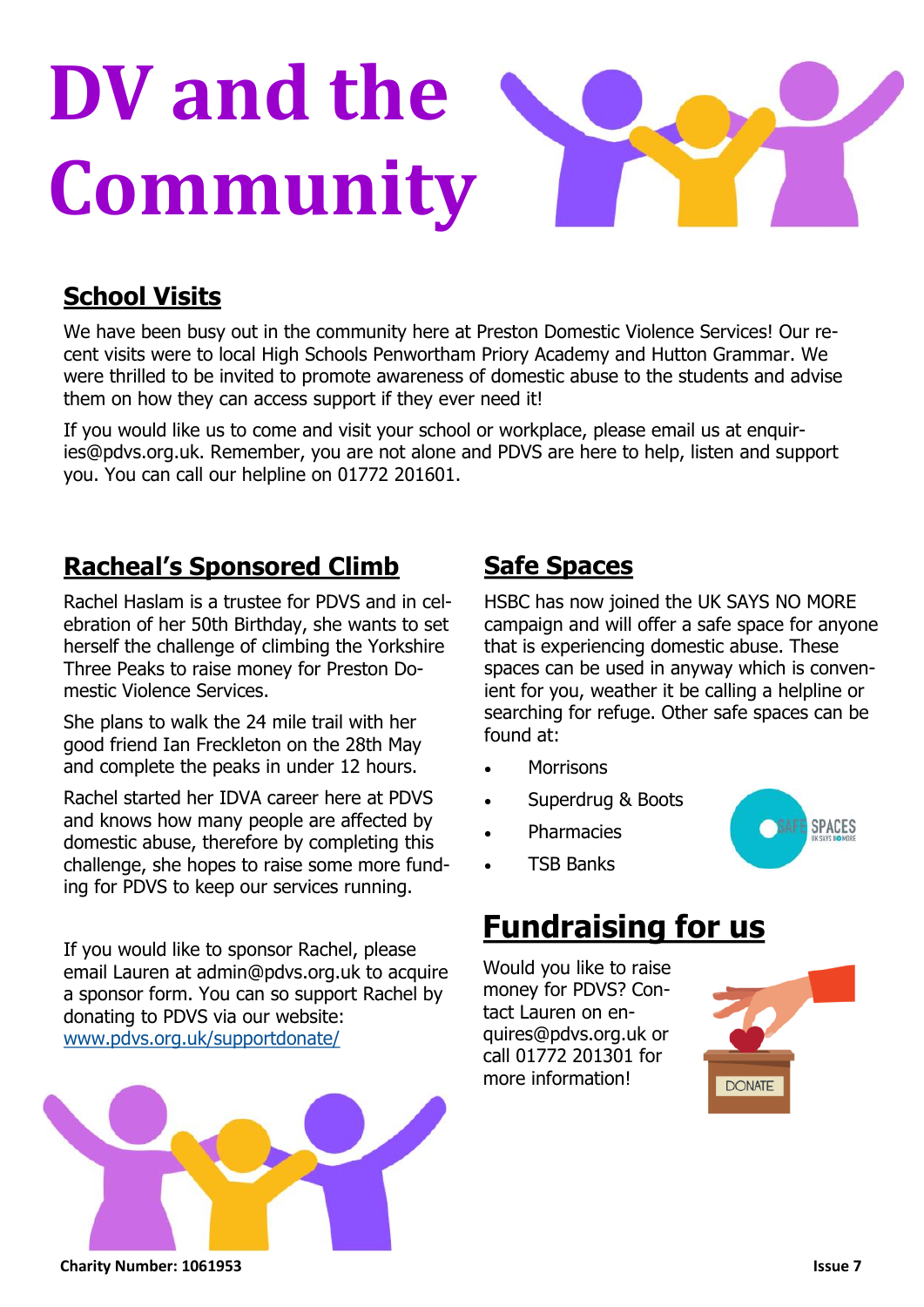# **Platinum Jubilee TELESCO**

#### **Jubilee Cupcakes!**

Why not make Celebrate the long week and the Queen's 70th year on the throne by making our Jubilee Cupcakes! Perfect for the little ones to help with too.

#### **You will need:**

- 110g butter
- 110g golden caster sugar
- 110g self–raising flour
- 2 Eggs
- 1tsp vanilla essence
- 1-2 tbsp milk , plus a little extra for the icing

#### **For the icing:**

- 125g Butter
- 185g Icing Sugar
- Sprinkles
- Raspberries (Optional)

#### **Method:**

- 1. Preheat the oven to 180C/160C fan/gas 4 and place cupcake cases in a shallow muffin tin. In a large mixing bowl combine the butter, caster sugar, plain flour, eggs, vanilla essence and milk until you have a light mixture.
- 2. Evenly spoon the mixture into the cases and bake for 12-15 minutes or until golden, then leave to cool completely.
- 3. To make the icing, beat the butter until it is very soft. Beat in the icing sugar a little at a time, then beat in a splash of the milk as you need to give you a soft icing that can be piped easily
- 4. Pipe the icing onto your cold cupcakes and decorate with sprinkles



**Don't forget to** 

**share your cakes** 

**on our**

**social media!**